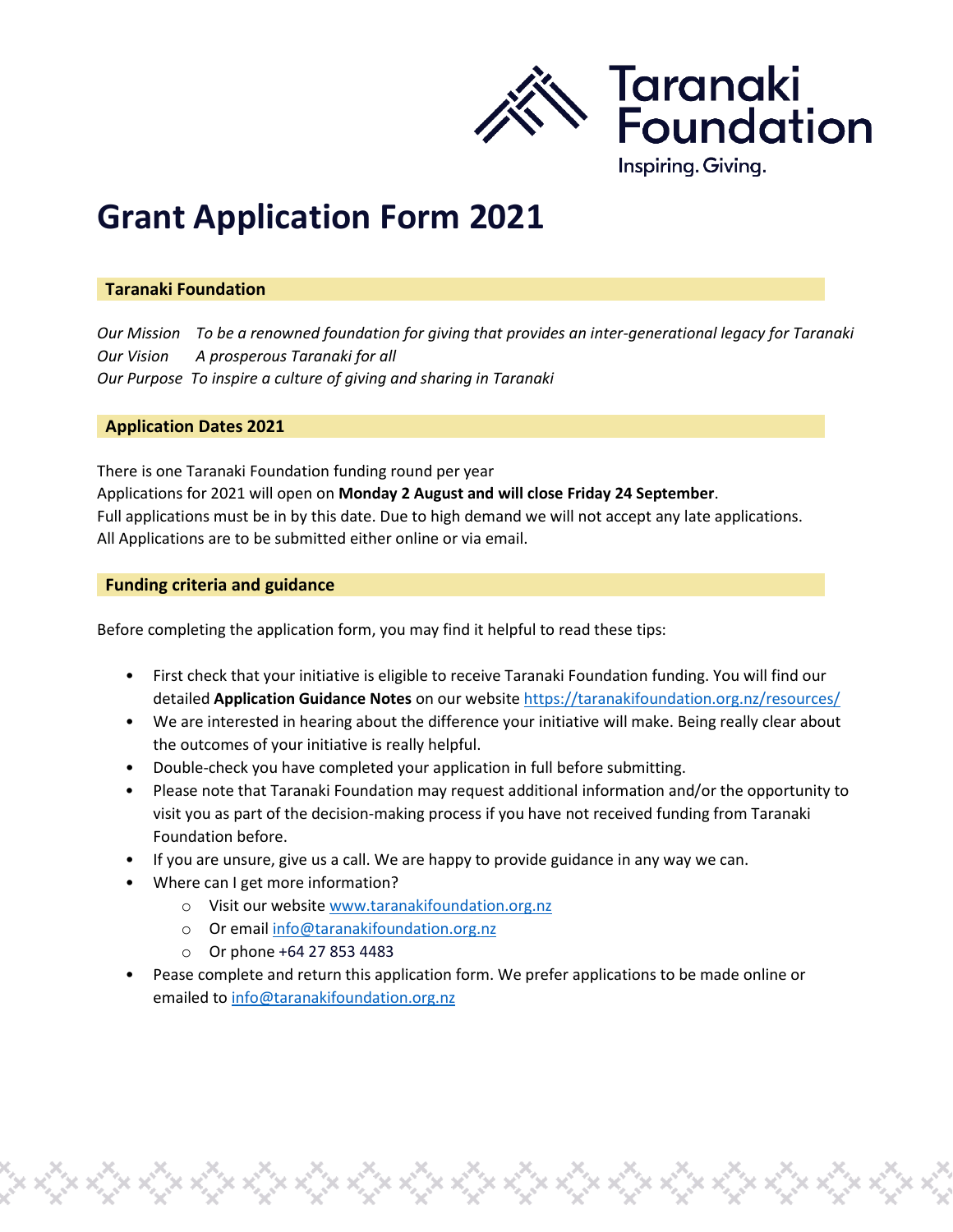# **Grant Application Form 2021**



### **Date:**

| I am applying as an:               | $\Box$ Organisation                       | $\Box$ Individual |  |  |
|------------------------------------|-------------------------------------------|-------------------|--|--|
| <b>SECTION A - CONTACT DETAILS</b> |                                           |                   |  |  |
| <b>Organisation Name:</b>          |                                           |                   |  |  |
|                                    | $\Box$ n/a (if applying as an individual) |                   |  |  |
| <b>Contact Person:</b>             |                                           |                   |  |  |
| <b>Postal Address:</b>             |                                           |                   |  |  |
| <b>Physical Address:</b>           |                                           |                   |  |  |
| Position in organisation:          |                                           |                   |  |  |
|                                    | $\Box$ n/a (if applying as an individual) |                   |  |  |
| Phone:                             | Daytime:                                  | Mobile:           |  |  |
| <b>Email Address:</b>              |                                           |                   |  |  |
| Website:                           |                                           |                   |  |  |

| <b>SECTION B - ORGANISATION DETAILS</b>                           |                                           |                  |                   |  |  |
|-------------------------------------------------------------------|-------------------------------------------|------------------|-------------------|--|--|
| Your Geographic area(s):                                          | $\square$ New Plymouth                    | $\square$ Hawera | $\Box$ Stratford  |  |  |
|                                                                   | $\square$ Eltham                          | $\Box$ Inglewood | $\Box$ Patea      |  |  |
|                                                                   | $\square$ Oakura<br>$\Box$ Opunake        |                  | $\square$ Waitara |  |  |
|                                                                   |                                           |                  |                   |  |  |
| Legal Status:                                                     | $\Box$ Registered Charity<br>CC Number    |                  |                   |  |  |
|                                                                   | $\Box$ Incorporated Society $\Box$ School |                  |                   |  |  |
|                                                                   |                                           |                  |                   |  |  |
| <b>GST Registration:</b>                                          | $\Box$ Not registered                     |                  | $\Box$ GST No     |  |  |
| What is the main purpose of your<br>organisation? (max 100 words) |                                           |                  |                   |  |  |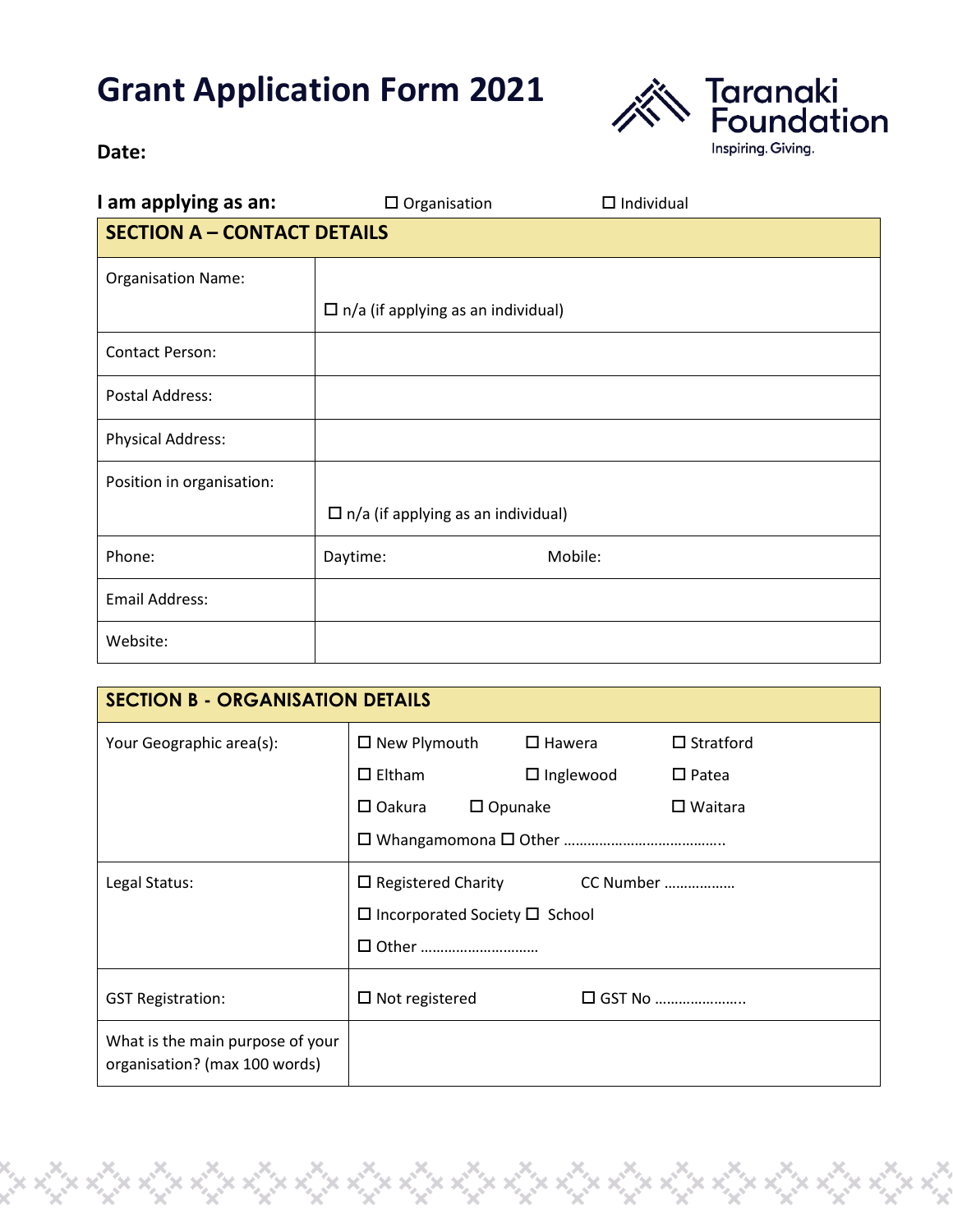| <b>SECTION C - GRANT DETAILS</b>                                                                          |                                                  |  |
|-----------------------------------------------------------------------------------------------------------|--------------------------------------------------|--|
| Name of initiative:                                                                                       |                                                  |  |
| (max 50 words)                                                                                            |                                                  |  |
| Details of initiative / Purpose of<br>Grant: (Please explain what the<br>grant will be used for)          |                                                  |  |
| (max 150 words)                                                                                           |                                                  |  |
| Details of who will benefit and<br>how they will benefit:                                                 |                                                  |  |
| (max 150 words)                                                                                           |                                                  |  |
| Planned outcomes/goals of<br>initiative:                                                                  |                                                  |  |
| (max 150 words)                                                                                           |                                                  |  |
| How does this initiative align<br>with the values of the Taranaki<br>Foundation?                          |                                                  |  |
| (max 50 words)                                                                                            |                                                  |  |
| Date of initiative:<br>(if applicable)                                                                    |                                                  |  |
| Total cost of project:<br>(attach details)                                                                | registered)                                      |  |
| Other sources of funding: (please<br>specify amount & source, if<br>applicable)                           |                                                  |  |
| Funding amount requested from<br>Taranaki Foundation:                                                     | registered)                                      |  |
| Please list and attach relevant<br>information to support your<br>application:                            |                                                  |  |
| If your application is successful,<br>can Taranaki Foundation use this<br>project for publicity purposes? | $\square$ No<br>$\square$ Yes<br>If no, reasons: |  |
| Bank Account Number: (Please<br>attach a deposit slip)                                                    |                                                  |  |